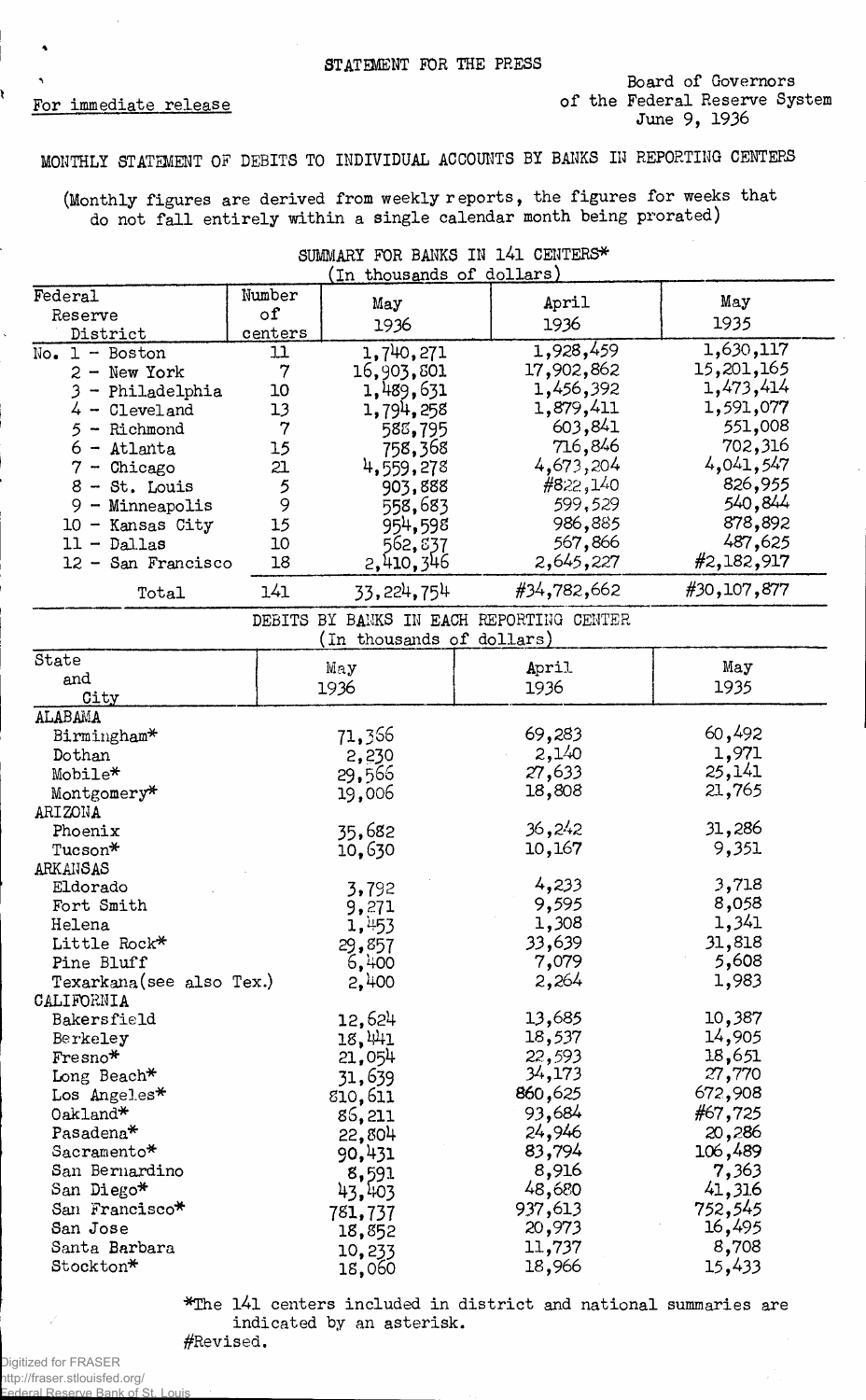|  |  |  | DEBITS BY BANKS IN EACH REPORTING CENTER |  |
|--|--|--|------------------------------------------|--|
|  |  |  | $\sqrt{2}$ is a set of strip $\sqrt{2}$  |  |

|                          | In thousands of dollars) |                    | <u>B-807a</u>  |
|--------------------------|--------------------------|--------------------|----------------|
| State                    | May                      | April              | May            |
| and                      | 1936                     | 1936               | 1935           |
| City                     |                          |                    |                |
| COLORADO                 |                          |                    |                |
| Colorado Springs*        | 13,905                   | 14,015             | 11,681         |
| Denver*                  | 146,483                  | 146,434            | 133,921        |
| Grand Junction           | 2,847                    | 2,943              | 2,315          |
| Pueblo*                  | 12,849                   | 19,474             | 14,058         |
| CONNECTICUT              |                          |                    |                |
| Hartford*                | 190,135                  | 187,404            | 165,471        |
| New Haven*               | 79,425                   | 73,578             | 63,848         |
| Stamford                 | 17,067                   | 14,538             | 13,512         |
| Waterbury*               | 27,837                   | 27,533             | 25,689         |
| DELAWARE                 |                          |                    |                |
| Wilmington*              | 56,883                   | 60,949             | 51,330         |
| DISTRICT OF COLUMBIA     |                          |                    |                |
| Washington               | 237,754                  | 248,450            | 202,327        |
| FLORIDA                  |                          |                    |                |
| $\texttt{Jacksonville*}$ | 74,242                   | 67,800             | 62,234         |
| Miami                    | 31,953                   | 36,296             | 26,689         |
| Pensacola*               | 7,708                    | 7,338              | 6,634          |
| Tampa*                   | 24,304                   | 25,893             | 22,198         |
| GEORGIA                  |                          |                    |                |
| Albany                   | 3,290                    | 3,440              | 2,707          |
| Atlanta*                 | 150,515                  | 134,883            | 139,066        |
| Augusta*                 | 17,288                   | 16,212             | 16,403         |
| Brunswick                | 2,219                    | 2,297              | 1,939          |
| Columbus                 | 10,629                   | 10,475             | 10,452         |
| Elberton                 | 1,201                    | 1,006              | 881            |
| Macon*                   | 12,130                   | 11,428             | 10,847         |
| Newnan                   | 1,652                    | 2,020              | 1,374          |
| Savannah <sup>*</sup>    | 28,969                   | 29,150             | 26,934         |
| Valdosta                 |                          | 3,231              | 2,715          |
| IDAHO                    | 2,793                    |                    |                |
| Boise*                   | 16,229                   | 14,865             | 14,311         |
| ILLINOIS                 |                          |                    |                |
|                          | 10,848                   | 9,238              |                |
| Auro ra<br>Bloomington*  | 11,611                   | 10,920             | 8,591<br>9,961 |
|                          |                          | 11,247             |                |
| Champaign-Urbana         | 12,098                   |                    | 9,192          |
| Chicago*<br>Danville     | 2,785,184<br>9,301       | 2,863,517<br>8,316 | 2,439,908      |
| Decatur*                 | 15,860                   | 14,430             | 8,359          |
| East St. Louis and       |                          |                    | 13,131         |
| Nat'l Stock Yards        | 27,629                   | 26,998             |                |
| Elgin                    | 7,056                    | 6,882              | 26,529         |
| Moline                   | 7,334                    | 7,444              | 6,048          |
| Peoria <sup>*</sup>      | 59,627                   | 62,169             | 5,574          |
| Quincy                   | 7,464                    | 7,150              | 44,326         |
| Rockford*                | 20,284                   |                    | 6,377          |
|                          | 23,075                   | 20,916             | 16,951         |
| Springfield<br>INDIANA   |                          | 21,799             | 19,784         |
| Evansville*              |                          |                    |                |
|                          | 26,691                   | #26,214            | 20,638         |
| Fort Wayne*              | 33,951                   | 31,748             | 27,810         |
| Gary                     | 15,590                   | 13,421             | 11,841         |
| Hammond                  | 6,100                    | 5,619              | 3,812          |
| Indianapolis*            | 168,682                  | 168,756            | 154,532        |
| South Bend*              | 37,865                   | 36,732             | 30,485         |
| <b>Terre Haute</b>       | 19,869                   | 20,176             | 18,041         |

^Revised.

 $\bullet$  $\ddot{\phantom{a}}$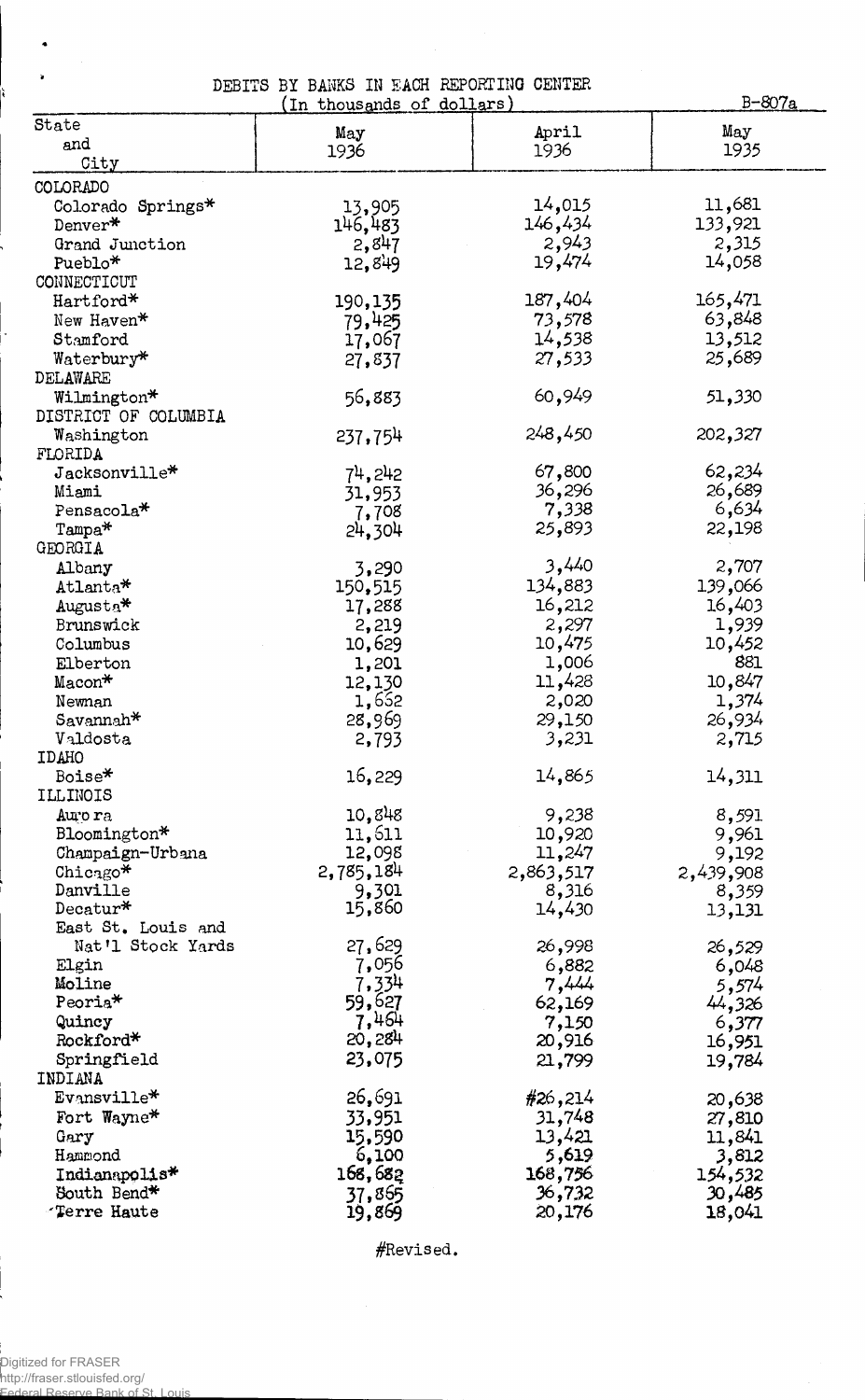DEBITS BY BANKS IN EACH REPORTING CENTER<br>(In thousands of dollars)

B-807b

 $\mathbf{r}$ 

|                   | TIL GILOWORKHO | ◡         |           |
|-------------------|----------------|-----------|-----------|
| State             | May            | April     | May       |
| and               | 1936           | 1936      | 1935      |
| City              |                |           |           |
|                   |                |           |           |
| <b>IOWA</b>       |                |           | 26,235    |
| Cedar Rapids*     | 25,346         | 23,987    |           |
| Clinton           | 6,636          | 7,120     | 7,023     |
| Davenport*        | 22,872         | 21,091    | 18,691    |
| Des Moines*       | 101,731        | 91,223    | 115,990   |
| Dubuque*          | 9,545          | 9,631     | 10,878    |
|                   | 9,267          | 9,334     | 8,698     |
| Mason City        |                |           | 2,913     |
| Muscatine         | 3,599          | 3,146     |           |
| Sioux City*       | 36,983         | 38,480    | 34,847    |
| Waterloo*         | 15,327         | 16,492    | 15,012    |
| KANSAS            |                |           |           |
| Atchison          | 2,987          | 2,986     | 3,428     |
| Hutchinson        | 9,613          | 9,821     | 10,191    |
|                   | 2,165          | 2,411     | 2,101     |
| Independence      |                |           | 12,700    |
| Kansas City*      | 12,476         | 12,642    |           |
| Lawrence          | 2,957          | 3,050     | 2,920     |
| Pittsburg         | 3,470          | 3,704     | 3,112     |
| Topeka*           | 15,485         | 16,011    | 15,242    |
| Wichita*          | 40,122         | 40,187    | 36,438    |
| KENTUCKY          |                |           |           |
|                   | 17,228         | 15,455    | 19,212    |
| Lexington*        |                |           | 138,844   |
| Louisville*       | 142,679        | 149,619   |           |
| Owensboro         | 4,742          | 4,650     | 4,207     |
| LOUISIANA         |                |           |           |
| New Orleans*      | 183,646        | 170,270   | 174,511   |
| Shreveport*       | 38,533         | 35,595    | 29,021    |
| <b>MAINE</b>      |                |           |           |
|                   |                | 13,856    | 14,593    |
| Bangor*           | 14,578         |           |           |
| Portland          | 34,714         | 36,641    | 31,904    |
| MARYLAND          |                |           |           |
| Baltimore*        | 298,799        | 317,749   | 280,519   |
| Cumberland        | 8,044          | 8,733     | 6,844     |
| Hagerstown        | 7,788          | 7,805     | 7,044     |
| MASSACHUSETTS     |                |           |           |
| Boston*           |                | 1,407,653 | 1,160,196 |
|                   | 1,209,562      |           |           |
| Brockton          | 15,137         | 15,703    | 14,331    |
| Fall River*       | 16,071         | 16,133    | 15,155    |
| Holyoke*          | 9,727          | 9,942     | 9,344     |
| $Lowell*$         | 13,390         | 13,667    | 13,052    |
| Lynn              | 16,930         | 17,465    | 16,386    |
| New Bedford*      | 17,055         | 15,979    | 17,309    |
|                   | 60,856         | 62,080    | 55,781    |
| Springfield       |                |           |           |
| Worcester*        | 46,781         | 46,669    | 39,514    |
| MICHIGAN          |                |           |           |
| Adrian            | 3,051          | 3,063     | 2,568     |
| Battle Creek      | 12,935         | 13,509    | 11,511    |
| Bay City*         | 8,427          | 8,671     | 7,858     |
| Detroit*          | 847,530        | 862,273   | 741,143   |
| $F1int*$          | 25,513         | 24,893    | 21,326    |
|                   |                | 47,776    |           |
| Grand Rapids*     | 47,078         |           | 41,890    |
| Jackson           | 15,026         | 13,995    | 12,385    |
| Kalamazoo*        | 15,317         | 18,673    | 15,608    |
| $\text{Lansing*}$ | 20,915         | 24,404    | 18,889    |
| Saginaw           | 20,565         | 19,159    | 16,745    |
| MINNESOTA         |                |           |           |
| $Duluth*$         | 39,182         | 35,677    | 32,349    |
|                   |                |           |           |
| Minneapolis*      | 321,589        | 351,700   | 296,715   |
| Red Wing          | 1,941          | 1,954     | 1,826     |
| St. Paul*         | 151,557        | 167,224   | 166,882   |
| South St. Paul    | 20,095         | 22,175    | 15,530    |
| Winona            | 5,573          | 6,492     | 5,689     |
|                   |                |           |           |

Digitized for FRASER http://fraser.stlouisfed.org/

 $\hat{\mathbf{A}}$ 

ł

 $\ddot{\phantom{0}}$ 

Federal Reserve Bank of St. Louis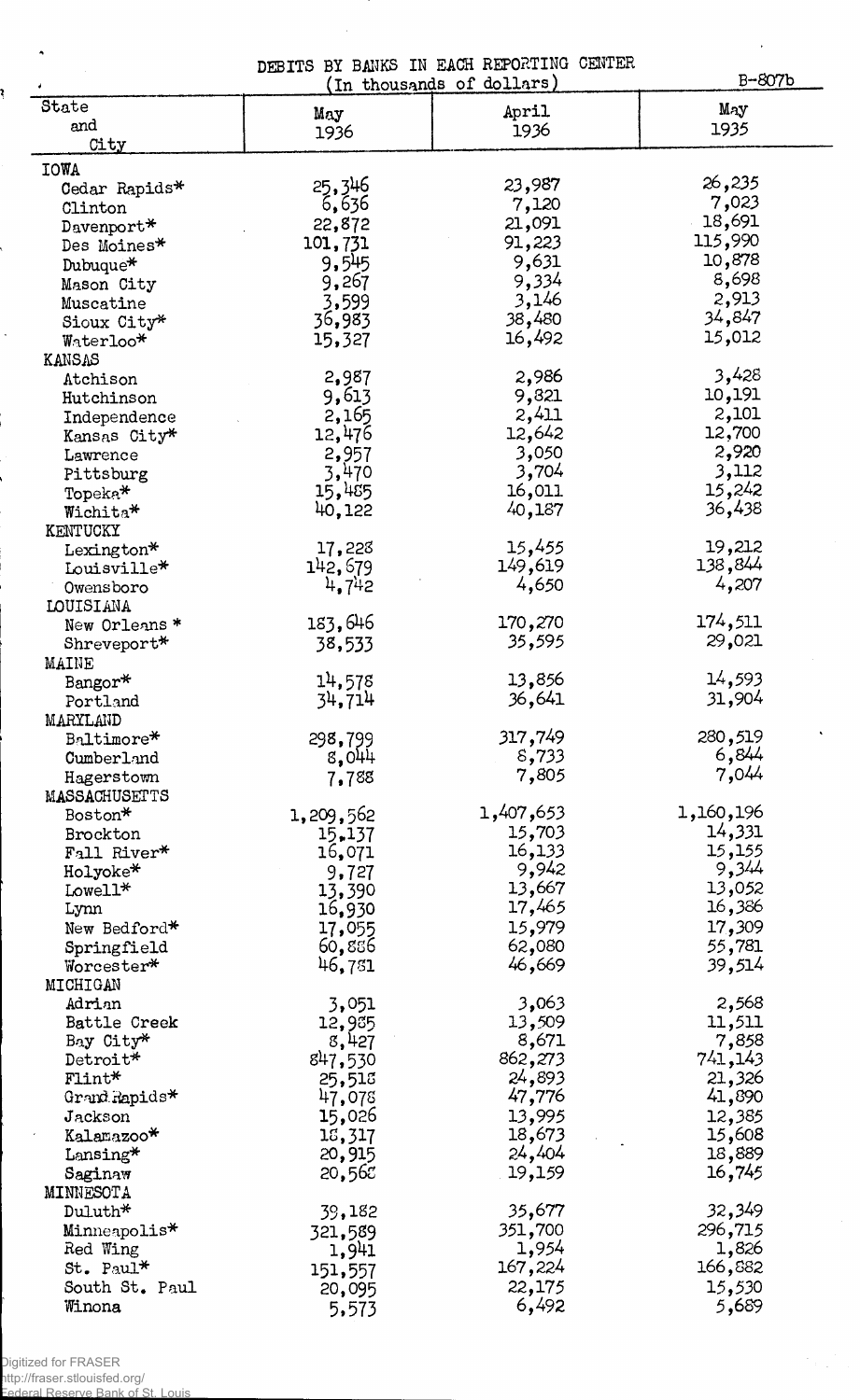|                      | DEBITS BY BANKS IN EACH REPORTING CENTER<br>B-307c<br>(In thousands of dollars) |            |            |  |  |  |  |
|----------------------|---------------------------------------------------------------------------------|------------|------------|--|--|--|--|
| State                |                                                                                 |            |            |  |  |  |  |
| and                  | Мау                                                                             | April      | May        |  |  |  |  |
| City                 | 1936                                                                            | 1936       | 1935       |  |  |  |  |
| MISSISSIPPI          |                                                                                 |            |            |  |  |  |  |
| Greenville           | 4,063                                                                           | 3,909      | 3,162      |  |  |  |  |
| Hattiesburg          | 4,148                                                                           | 3,948      | 3,681      |  |  |  |  |
| Jackson              | 21,999                                                                          | 21,754     | 26,444     |  |  |  |  |
| Meridian             |                                                                                 | 8,870      | 8,031      |  |  |  |  |
| Vicksburg*           | 9,020                                                                           | 6,302      | 5,416      |  |  |  |  |
| MISSOURI             | 5,966                                                                           |            |            |  |  |  |  |
| Joplin*              | 8,891                                                                           | 9,188      | 7,800      |  |  |  |  |
| Kansas City*         | 275,150                                                                         | 282,610    | 277,074    |  |  |  |  |
| St. Joseph*          | 25,340                                                                          | 27,294     | 26,677     |  |  |  |  |
| St. Louis*           |                                                                                 |            | 547,852    |  |  |  |  |
| Sedalia              | 598,707<br>1,898                                                                | 513,133    |            |  |  |  |  |
|                      |                                                                                 | 1,923      | 1,897      |  |  |  |  |
| Springfield          | 13,900                                                                          | 12,834     | 13,887     |  |  |  |  |
| MONTANA              |                                                                                 |            |            |  |  |  |  |
| Billings*            | 8,185                                                                           | 8,036      | 7,284      |  |  |  |  |
| Helena*              | 8,905                                                                           | 8,300      | 11,035     |  |  |  |  |
| NEBRASKA             |                                                                                 |            |            |  |  |  |  |
| Fremont              | 2,583                                                                           | 2,736      | 2,449      |  |  |  |  |
| Lincoln              | 26,501                                                                          | 26,560     | 25,657     |  |  |  |  |
| $O$ maha $*$         | 145,502                                                                         | 152,206    | 127,578    |  |  |  |  |
| NEVADA               |                                                                                 |            |            |  |  |  |  |
| $Reno*$              | 8,923                                                                           | 8,858      | 7,921      |  |  |  |  |
| NEW HAMPSHIRE        |                                                                                 |            |            |  |  |  |  |
| Manchester           | 13,680                                                                          | 16,066     | 13,443     |  |  |  |  |
| NEW JERSEY           |                                                                                 |            |            |  |  |  |  |
| Camden               | 40,964                                                                          | 36,814     | 32,073     |  |  |  |  |
| Montclair            | 16,389                                                                          | 15,285     | 15,358     |  |  |  |  |
| Newark               | 286,322                                                                         | 288,040    | 254,479    |  |  |  |  |
| Northern New Jersey  |                                                                                 |            |            |  |  |  |  |
| Clearing House Assn. | 170,828                                                                         | 184,043    | 194,819    |  |  |  |  |
| Passaic*             | 22,839                                                                          | 22,190     | 22,306     |  |  |  |  |
| Trenton*             | 54, 241                                                                         | 59,766     | 76,790     |  |  |  |  |
| NEW MEXICO           |                                                                                 |            |            |  |  |  |  |
| Albuquerque*         | 11,107                                                                          | 11,108     | 10,716     |  |  |  |  |
| <b>Roswell</b>       | 2,747                                                                           | 2,597      | 2,335      |  |  |  |  |
| NEW YORK             |                                                                                 |            |            |  |  |  |  |
| Albany*              | 235,622                                                                         | 160,496    | 228,235    |  |  |  |  |
| Binghamton*          | 20,736                                                                          | 19,849     | 17,678     |  |  |  |  |
| Buffalo*             | 224,594                                                                         | 230,398    | 223,782    |  |  |  |  |
| Elmira               | 13,811                                                                          | 13,242     | 12,306     |  |  |  |  |
| Jamestown            | 11,111                                                                          | 11,727     |            |  |  |  |  |
| New York*            | 16,226,705                                                                      | 17,285,378 | 10,171     |  |  |  |  |
| Poughkeepsie         | 12,565                                                                          |            | 14,551,143 |  |  |  |  |
| Rochester*           |                                                                                 | 13,098     | 11,913     |  |  |  |  |
| Syracuse*            | 104,770                                                                         | 114,110    | 93,167     |  |  |  |  |
| Utica                | 68,535                                                                          | 70,441     | 64,854     |  |  |  |  |
| NORTH CAROLINA       | 32,147                                                                          | 32,484     | 31,956     |  |  |  |  |
| Asheville            |                                                                                 |            |            |  |  |  |  |
| Charlotte*           | 10,701                                                                          | 10,553     | 9,589      |  |  |  |  |
|                      | 49,510                                                                          | 48,374     | 46,966     |  |  |  |  |
| Durham               | 20,079                                                                          | 21,038     | 22,179     |  |  |  |  |
| Greensboro           | 22,321                                                                          | 14,351     | 13,255     |  |  |  |  |
| Raleigh*             | 28,098                                                                          | 29,364     | 22,007     |  |  |  |  |
| Wilmington           | 9,848                                                                           | 9,622      | 8,408      |  |  |  |  |
| Winston-Salem        | 32,025                                                                          | 31,281     | 27,596     |  |  |  |  |
| NORTH DAKOTA         |                                                                                 |            |            |  |  |  |  |
| Dickinson            | 1,126                                                                           | 1,156      | 910        |  |  |  |  |
| Fargo*               | 16,979                                                                          | 16,936     | 15,294     |  |  |  |  |
| Grand Forks*         | 4,584                                                                           | 4,252      | 3,833      |  |  |  |  |
| Jamestown            | 1,619                                                                           | 1,737      | 1,476      |  |  |  |  |
| Minot                | 4,158                                                                           | 3,576      | 3,936      |  |  |  |  |

Digitized for FRASER

 $\sim$   $\sim$ 

 $\bar{\lambda}$ 

 $\vert$ 

http://fraser.stlouisfed.org/ Federal Reserve Bank of St. Louis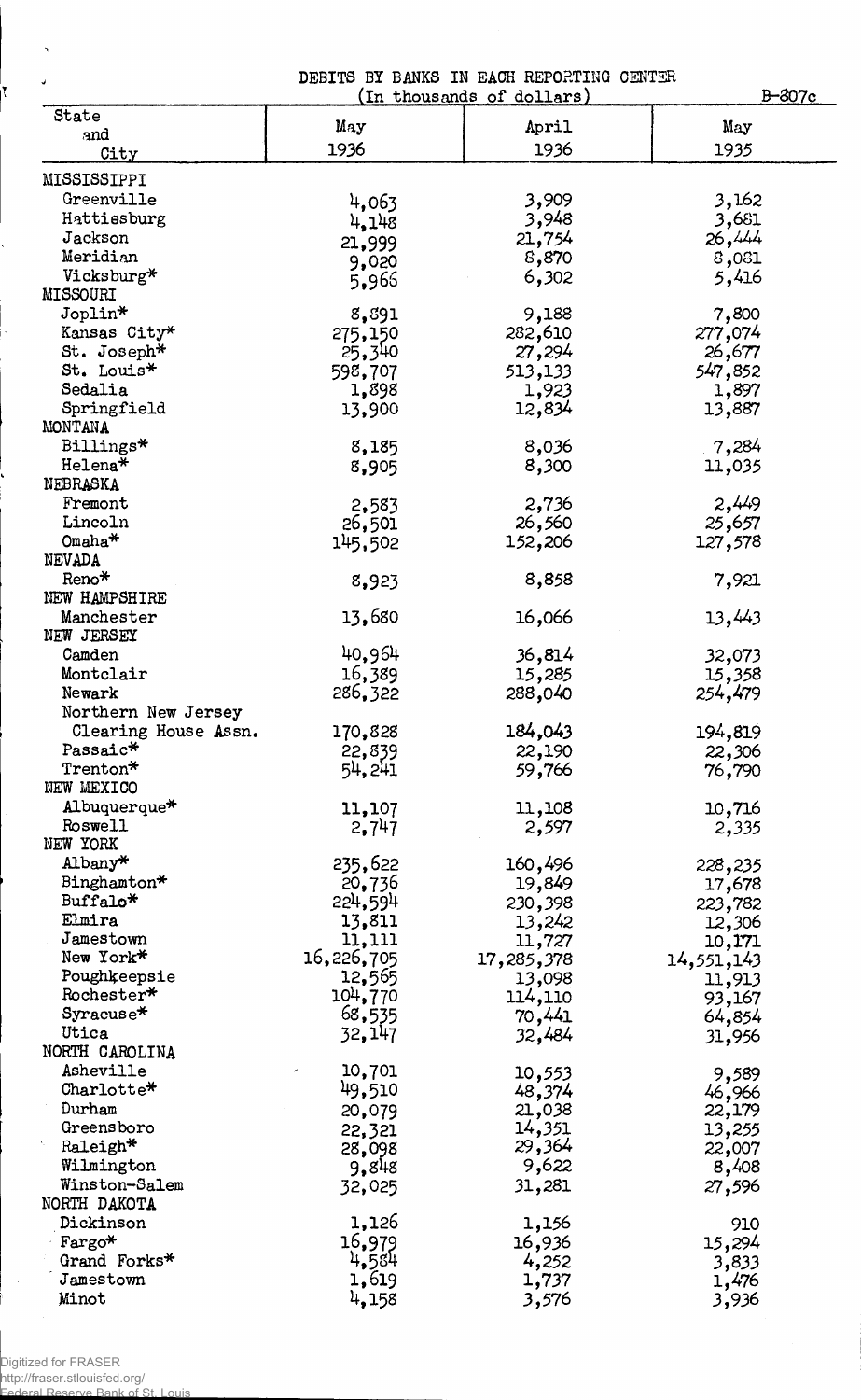|  |  | DEBITS BY BANKS IN EACH REPORTING CENTER |  |
|--|--|------------------------------------------|--|
|  |  | $(\text{In those and e of A31}$          |  |

|                           | (In thousands of dollars) | B-807-d         |           |
|---------------------------|---------------------------|-----------------|-----------|
| State                     | May                       | April           | May       |
| and                       | 1936                      |                 | 1935      |
| City                      |                           | 1936            |           |
| OHIO                      |                           |                 |           |
| Akron*                    | 59,263                    | 58,803          | 51,669    |
| Canton                    | 31,882                    | 33,938          | 29,490    |
| Cincinnati                | 308,881                   | 314,328         | 281,934   |
| Cleveland*                | 558,003                   | 533,080         | 464,131   |
| Columbus*                 | 160,625                   | 199,475         | 154,002   |
| Dayton*                   | 63,973                    | 60,697          | 47,905    |
| Hamilton                  | 11,645                    | 10,734          | 8,818     |
| Lima                      | 11,020                    | 11,544          | 8,750     |
| Lorain                    | 3,673                     | 3,907           | 3,529     |
| Middletown                | 9,152                     | 9,049           | 7,286     |
| Springfield*              | 14,738                    | 15,212          | 14,130    |
| Steubenville              | 8,101                     | 7,861           | 7,031     |
| Toledo*                   | 104,416                   | 113,523         | 90,172    |
| Warren                    | 8,128                     | 8,921           | 7,248     |
| Youngstown*               | 42,354                    | 45,525          | 38,712    |
| Zanesville                | 7,500                     | 7,138           | 6,800     |
| OKLAHOMA                  |                           |                 |           |
| Bartlesville*             | 24,035                    | 24,976          | 21,226    |
| Enid                      | 8,080                     | 8,285           | 8,473     |
| Guthrie                   | 1,341                     | 1,591           | 1,469     |
| Muskogee*                 | 7,400                     | 7,899           | 6,119     |
| Oklahoma City*            | 91,275                    | 95 <b>,</b> 430 | 78,257    |
| Okmulgee                  | 2,719                     | 2,974           | 2,635     |
| Tulsa*                    | 124,578                   | 127,411         | 99,405    |
| <b>OREGON</b>             |                           |                 |           |
| Eugene                    | 5,692                     | 5,887           | 4,805     |
| Portland*                 | 145,585                   | 152,344         | 132,667   |
| Salem                     | 11,661                    | 14,248          | 11,380    |
| PENNSYLVANIA              |                           |                 |           |
| Allentown                 | 20,944                    | 21,032          | 19,457    |
| Altoona*                  | 10,410                    | 8,960           | 8,594     |
| Butler                    | 8,505                     | 8,304           | 6,796     |
| Chester*                  | 12,835                    | 12,320          | 11,070    |
| Erie*                     | 26,281                    | 24,803          | 21,641    |
| Franklin                  | 3,213                     | 3,273           | 3,062     |
| Greensburg*               | 6,542                     | 6,065           | 5,042     |
| Harrisburg                | 32,662                    | 31,855          | 28,235    |
| Hazleton                  | 13,757                    | 13,357          | 11,381    |
| Homestead                 | 2,597                     | 2,440           | 2,129     |
| Johnstown                 | 13,758                    | 11,955          | 10,274    |
| Lancaster*                | 21,630                    | 22,742          | 17,829    |
| Lebanon                   | 5,075                     | 5,864           | 5,238     |
| Norristown                | 9,380                     | 9,501           | 8,795     |
| Oil City*                 | 9,707                     | 10,049          | 9,208     |
| Philadelphia <sup>*</sup> | 1,235,082                 | 1,197,692       | 1,216,698 |
| Pittsburgh*               | 697,301                   | 765,215         | 647,832   |
| Reading                   | 29,097                    | 28,740          | 25,689    |
| Scranton*                 | 42,773                    | 39,379          | 44,235    |
| Wilkes-Barre*             | 23,903                    | 23,968          | 21,221    |
| Williamsport*             | 10,622                    | 10,632          | 8,353     |
| York*                     | 20,252                    | 19,984          | 17,294    |
| RHODE ISLAND              |                           |                 |           |
| Providence*               | 115,710                   | 116,045         | 105,946   |
| SOUTH CAROLINA            |                           |                 |           |
| Charleston                | 15,424                    | 16,074          | 14,655    |
| $C_0$ lumbia $*$          | 25,594                    | 21,590          | 23,569    |
| Greenville*               | 16,958                    | 15,656          | 13,991    |
| Spartanburg               | 7,165                     | 7,233           | (a)       |
|                           |                           |                 |           |

(a) Not available.

 $\mathcal{A}$ 

י<br>י

Ŷ,

 $\vert \cdot \vert$